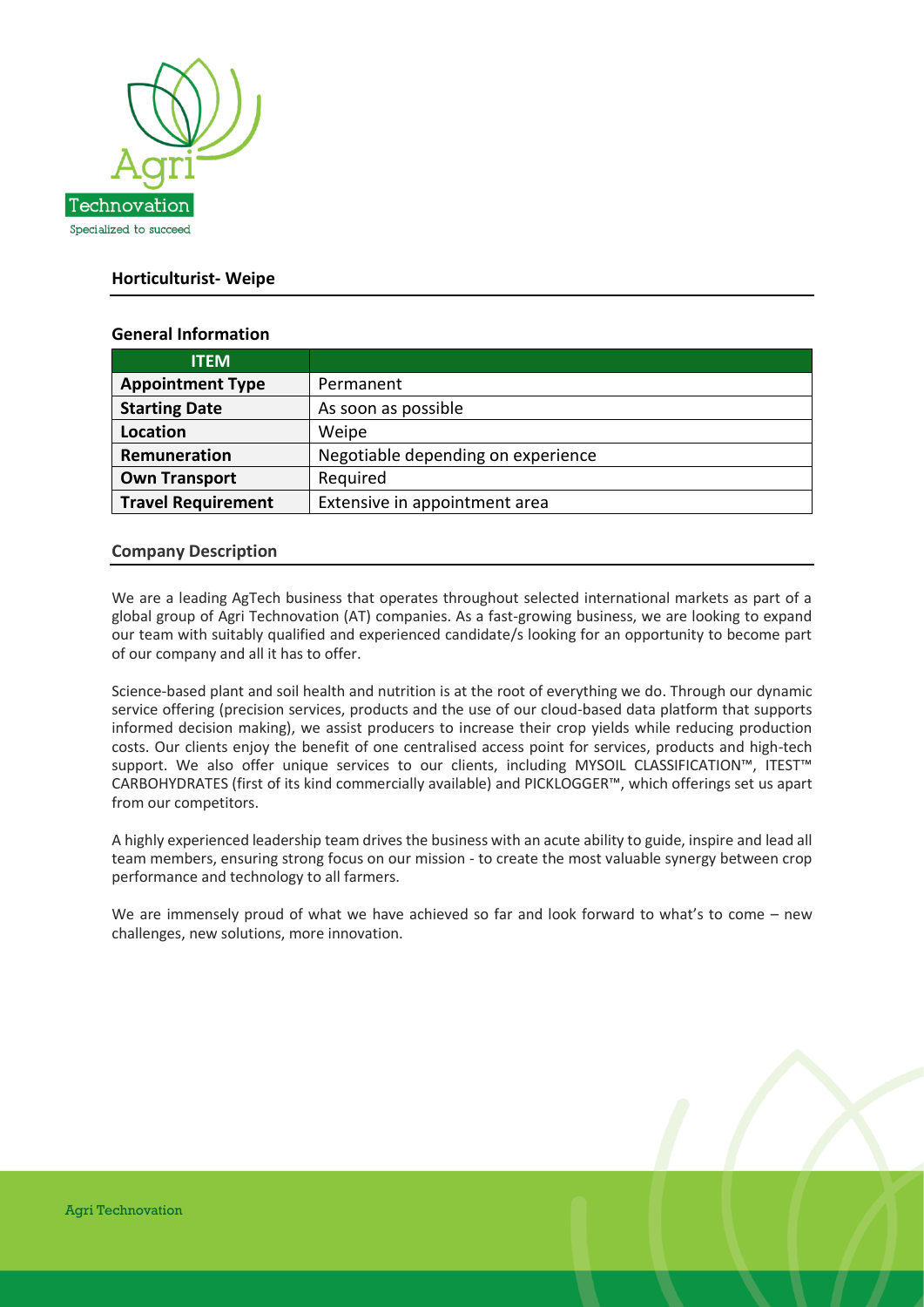# **Job Description**

Identifying the needs of clients and recommending potential solutions utilizing company technologies, services and/or products to support business and client growth.

#### **Main Responsibilities**

- Advise client on plant nutrition and soil sciences to optimize yield, quality and to enable them to make better decisions
- Have working knowledge of Variable Rate applications of product portfolio
- Providing technical recommendations to customers based on various analyses
- Identify and implement business opportunities to grow and expand AT's market share
- Build and maintain relationships with customers through regular on-site visits to secure repeat business
- Marketing and selling products and services
- Establish and position yourself as a strategic and trusted partner
- Preparing and presenting technical presentations to clients and industry stakeholders.
- Gaining extensive knowledge relating to the use and application of the company's products within a specific geographic location and crop types
- Participating in industry associations, trade shows, and conferences
- Conducting research and development to facilitate continuous product improvement
- Performing field trials
- Compile sales budgets and meeting sales budget
- Maintaining financial and administrative records

## **Skills and Capabilities**

- Strong understanding of grain crops, precision ag, soil science, plant nutrition, data and ag-tech.
- Performance driven
- Drive and energy to build a client base
- Customer focused
- Passionate about Agriculture.

## **Minimum Requirements**

Qualifications

- BSc Agric (Horticulture) or relevant degree in Agriculture/Soil Science
- Own transport
- Solid verbal and written communication skills
- Excellent communication skills
- Ability to work in a team environment as well as on your own
- Computer literate
- Ability to market and sell products and services
- Attention to detail and well organized
- Deadline driven
- Bilingual (Afrikaans and English)

Experience

• Proven experience in similar roles